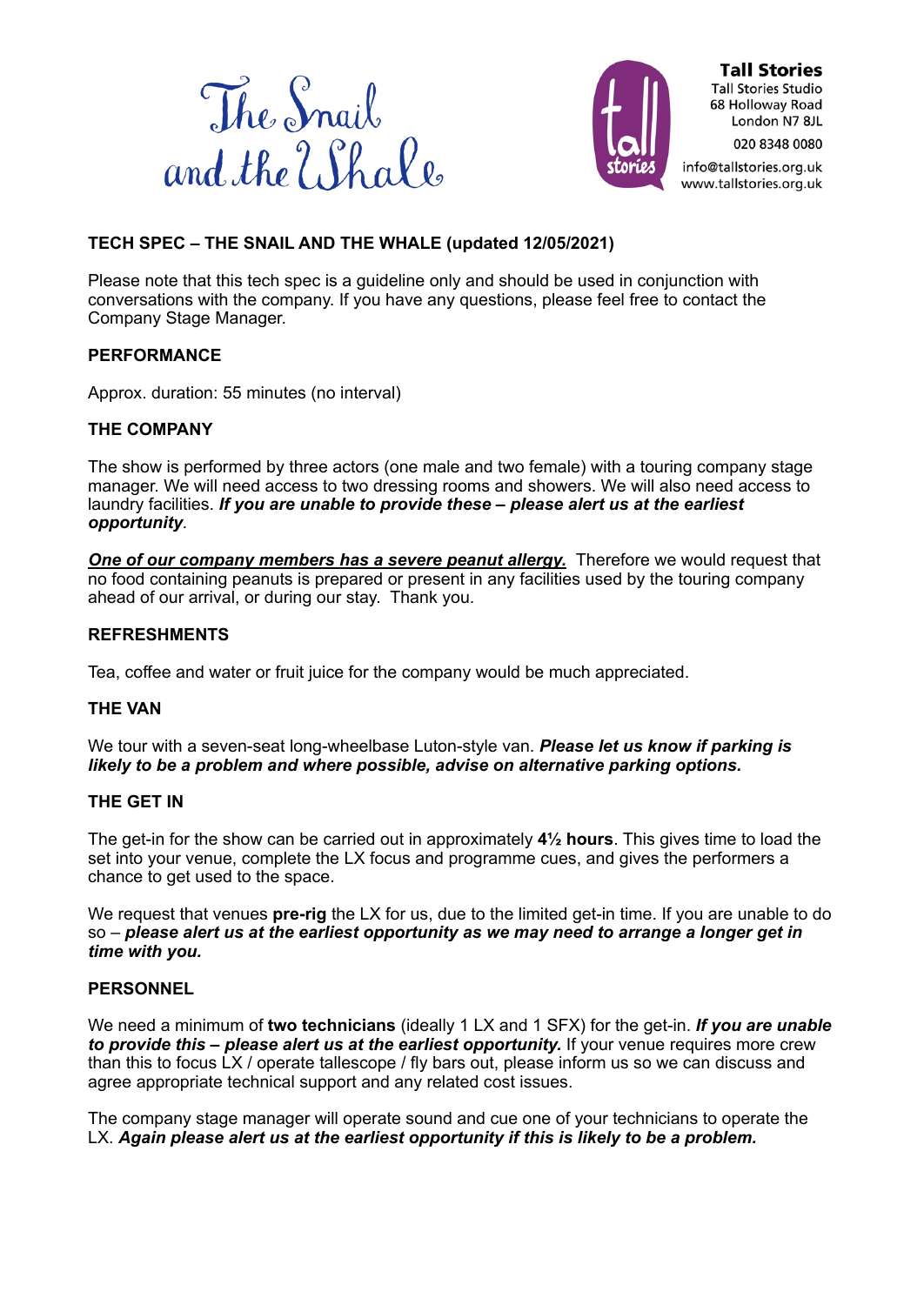# **STAGE**

We prefer to play on a **flat stage**. *Please advise as soon as possible if your stage is raked*. The stage needs to be a minimum of **6m x 6m** and ideally **end on** to the audience. Standard black box masking. Depending on your venue, we may also use our floor cloth.

#### **Our set is 2.89m at its highest point.**

Please note, we like to play as far downstage as possible allowing us as much contact with the audience as possible; if you have an orchestra pit please raise/cover it. *Please note that the setting of our Back Wall defines the playing area and the LX plan.* If your stage is deeper than 6m we will set our Back Wall at 6m from the front edge of the playing area (with a minimum 1m behind). Our Back Wall is never set further than 6m from the front. If your playing area is smaller, then our Back Wall is set 1m from the back of the playing area.

We need step access from the auditorium into the audience, preferably from both stage left and stage right, but if there is only one set of treads, please set them stage right.

#### **LIGHTING EQUIPMENT**

Please see LX plan and LX notes. Please consider when pre-rigging, the position of the LX bars in relation to where the set will be set; if there is a thrust stage, LX1 on our plan may well be FOH.

There is an LX Practical on the set. This lamp is hung from the back wall of the set. The fixture is contained in its own housing. The lamp is powered by a 15amp extension.

If your venue has a cyc, we will use it (if time allows) – and hang our own border in front of it.

#### **SOUND EQUIPMENT**

The show is a musical. All sound equipment is to be supplied by the theatre. It is important that all sound be set up and operational prior to the company's arrival.

Sound will be operated and mixed by our CSM from an available operating position front of house but not in a position that would interfere with audience members as the CSM will also be calling the LX cues via headset. Please advise if a front of house mixing position is not available, it may be possible to run the show from the tech box or prompt side with a monitor to see the stage but this is not ideal. Voice communication will be required between the sound and lighting operating positions and backstage.

Please supply monitor speakers offstage DSL and DSR.

We use an electrically amplified viola, which will be patched into your venue's sound system. The mic on the viola is a Line 6 "Relay G30" 2.4Ghz digital wireless system, with a TBP06 transmitter and a RXS06 receiver.

We tour with three radio mics and receivers, which will also be patched into your venue's sound system.